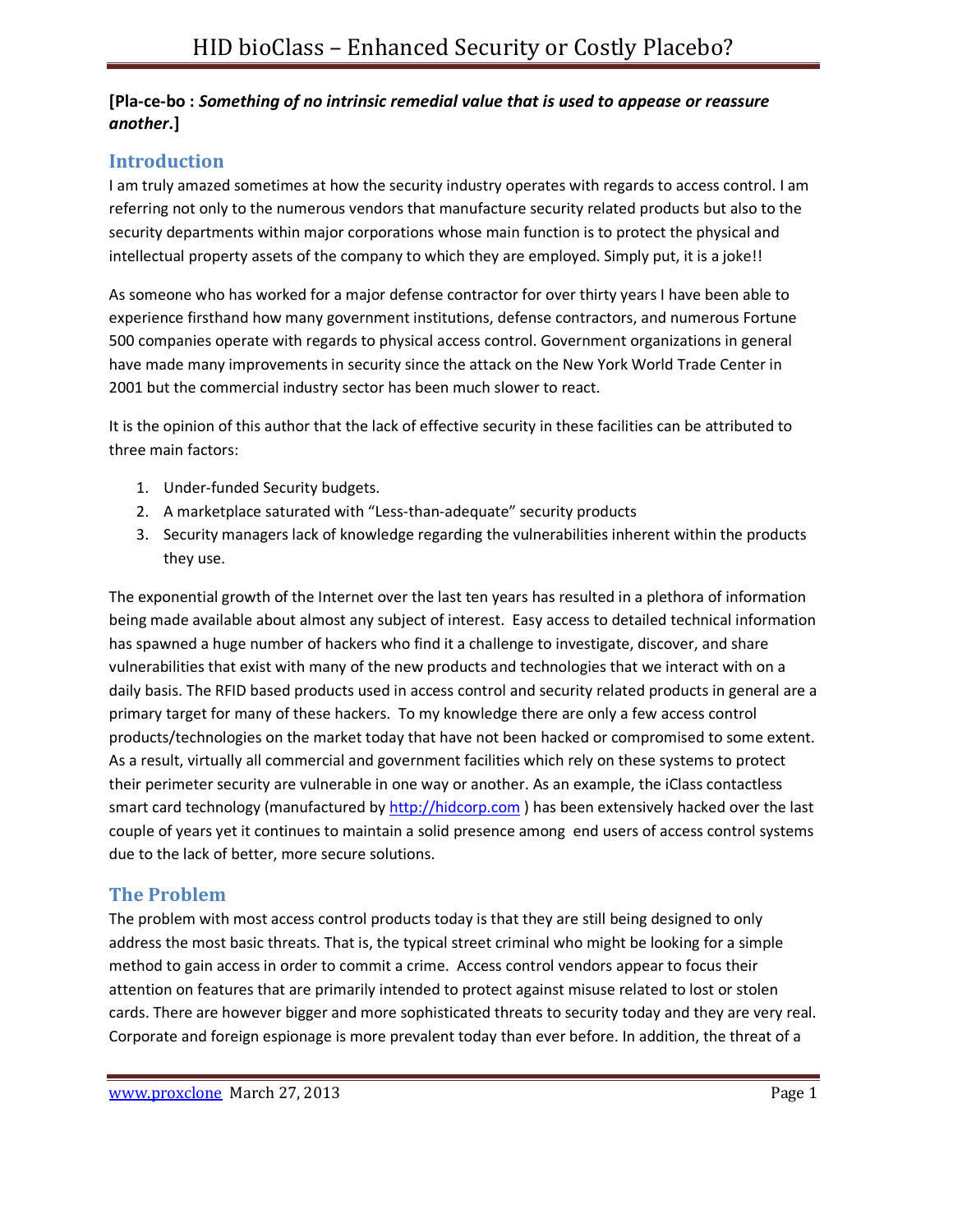insider attack warrants even more concern due to the potentially severe financial implications. The access control products available today due very little to stop a technologically savvy thief from gaining entry to any facility that he (or she) chooses.

In the last couple of decades the access control industry has slowly migrated from using mechanical locks to magstripe technology, to proximity cards, and more recently to smart cards in an attempt to improve physical security. In an effort to add an additional layer of security the use of multi-factor authentication has also recently become standard practice within many organizations. Security vendors today are recommending that access control users should employ a minimum of two of the following authentication mechanisms in order to be secure:

- 1. Something you have (e.g. Proximity card or smart card)
- 2. Something you know (e.g. PIN)
- 3. Something you are (e.g. Fingerprint)

The question that begs asking of course is: "Does implementing multi-factor authentication actually improve security?" The short answer is "Not always".

### **HID bioCLASS Technology**

The HID bioCLASS family of products is an example of one of a more recent technology which supports multi-factor authentication including contactless smart card, fingerprint, and PIN options. The bioCLASS RKLB57 and RWKLB575 are two of the readers within the iClass family that incorporate biometric and PIN capability. A stock photo of the RKLB57 bioCLASS reader is shown below.



 **Figure 1. RKLB57 bioCLASS reader** 

According to HID sales brochures: *"HID's bioCLASS readers offer the highest level of security"*

If you were to buy into all of the marketing hype surrounding HID's bioCLASS products you would tend to believe that an access control device that employs smart card technology along with fingerprint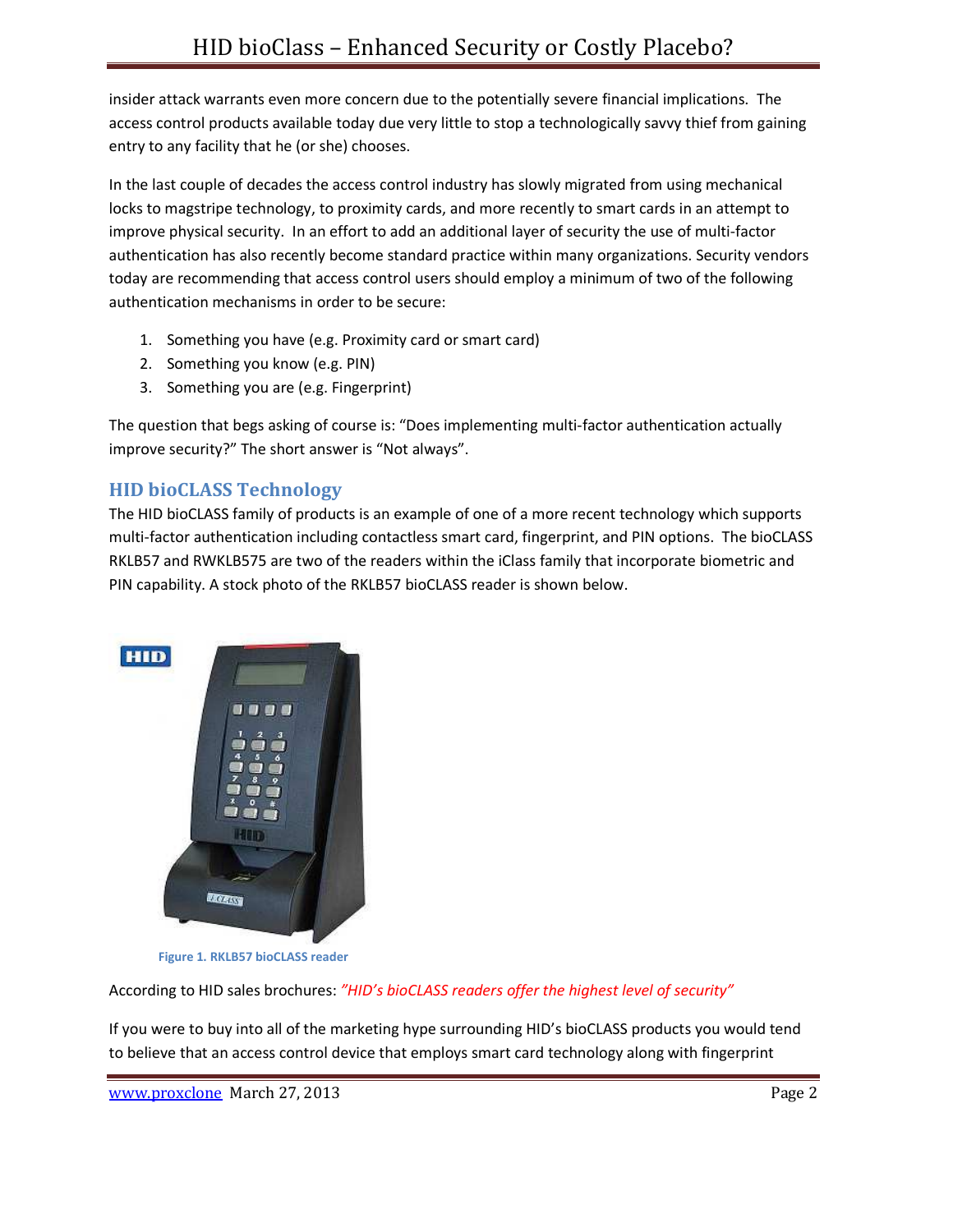verification and PIN capability must be extremely secure. As a result, how could any criminal (or hacker) ever hope to circumvent all of those high security features?

Based on my testing, it is not all that hard!

The bioCLASS readers are capable of supporting three different modes of authentication including:

- Card Only
- Card + PIN
- Card + Fingerprint
- Card + Fingerprint + PIN

The factory default mode is Card + Fingerprint. The use of any other mode requires that a configuration card be used to put the reader in the new mode.

# **PIN Security**

There have been numerous articles written over the years that address the ineffectiveness of PINs and the numerous ways they can be defeated. There are also quite a few hacker websites that discuss some of the many ways to obtain user PINs. This information is usually targeted towards ATM PIN hacking but the techniques described are equally applicable to access control systems. These techniques include but are not limited to the following:

- Selecting PIN code based on statistical probability of use.
- Covert observation techniques (e.g. hidden Cam).
- Using ultraviolet fingerprint powder to identify pressed keys.
- Thermal imaging to capture residual heat on pressed keys (see Figure 2).
- Monitor keypad communication interface to capture PIN data being sent to backend controller.
- Calculating PIN using reverse engineered PIN generation algorithm.



**Figure 2. Example showing thermal image of keypad following PIN entry.**

In access control systems, the use of PINs have historically been seen as a simple way to prevent unauthorized users from entering a facility in the event that they have somehow obtained a lost or stolen card. Since they do not know the correct PIN, simply having the physical card will not allow them access.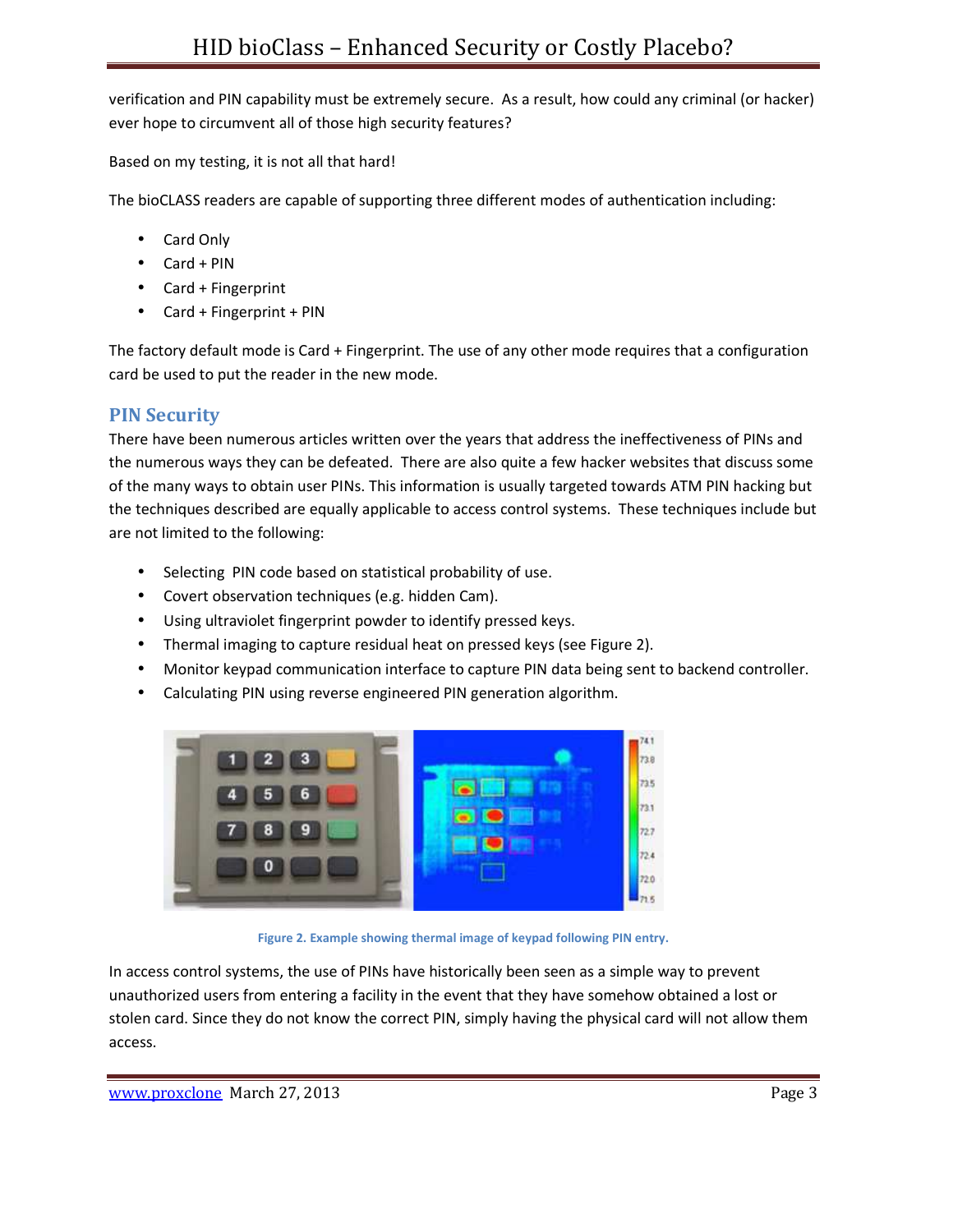In iClass systems, if the use of a PIN is desired the system administrator has the option of either having the reader itself verify the PIN based on information stored on the card, or he has the option to have the PIN transmitted to the backend controller where it will be verified. Storing the PIN on the smartcard itself is promoted as being a "more secure" solution. I might normally agree with this statement except for one small fact. **"The iClass authentication and encryption keys have previously been hacked!!!"**

If a potential perpetrator has already extracted the iclass keys from an iClass reader (using one of several methods published in various papers) then obtaining the PIN is as simple as reading and decrypting a few data blocks within the iclass card. A dump of the first sixteen data blocks of a typical iClass card is shown below.

| Blk                                                 | Stored Value                    | Decrypted Value  |  |  |
|-----------------------------------------------------|---------------------------------|------------------|--|--|
| 00                                                  | 2D801B00F9FF12E0                |                  |  |  |
| 01                                                  | 12FFFFFFF99FFF3C                |                  |  |  |
| 02                                                  | D4FEFFFFFFFFFFFFF               |                  |  |  |
| 0.3                                                 | FFFFFFFFFFFFFFFF                |                  |  |  |
| 0 <sub>4</sub>                                      | FFFFFFFFFFFFFFFF                |                  |  |  |
| 0.5                                                 | FFFFFFFFFFFFFFFF                |                  |  |  |
| 06                                                  | 000000000100C <mark>5</mark> 17 |                  |  |  |
| 07                                                  | 5E3DDD017D3AE003                | 0000000005980796 |  |  |
| 08                                                  | 2AD4C8211F996871                | 000000000000000  |  |  |
| 09                                                  | 8E9D32BB53F4564D                | 1234500000000000 |  |  |
| 0A                                                  | FFFFFFFFFFFFFFFF                |                  |  |  |
| 0В                                                  | FFFFFFFFFFFFFFFF                |                  |  |  |
| 0 <sup>C</sup>                                      | FFFFFFFFFFFFFFFF                |                  |  |  |
| 0 <sub>D</sub>                                      | FFFFFFFFFFFFFFFF                |                  |  |  |
| 0E                                                  | FFFFFFFFFFFFFFFF                |                  |  |  |
| 0F                                                  | FFFFFFFFFFFFFFFF                |                  |  |  |
|                                                     |                                 |                  |  |  |
| Legend:                                             |                                 |                  |  |  |
|                                                     | PIN Code Length = $5$           |                  |  |  |
| Wiegand Code = $0x5980796$ (FC=204, Card No.=00971) |                                 |                  |  |  |
| $PIN Code = 12345$                                  |                                 |                  |  |  |

The iclass design supports user defined PIN code lengths of up to ten digits. Five bytes of memory within Block 9 have been reserved to store the normally encrypted PIN code. Information that defines whether a PIN has been stored onto the card along with the length of the stored PIN is stored in a separate byte within Block 6.

In applications that use an iClass card that has a locally stored PIN, the recovery of the PIN may not even be necessary in order to gain access. The reason for this will become evident in the next section where fingerprint hacking techniques are discussed.

### **bioCLASS Overview**

HID bioCLASS readers support the ability to utilize fingerprints as part of the mutual authentication/user verification process. User fingerprints are stored locally on the card instead of sending the fingerprint template to the backend controller and having it perform the verification. According to HID marketing brochures: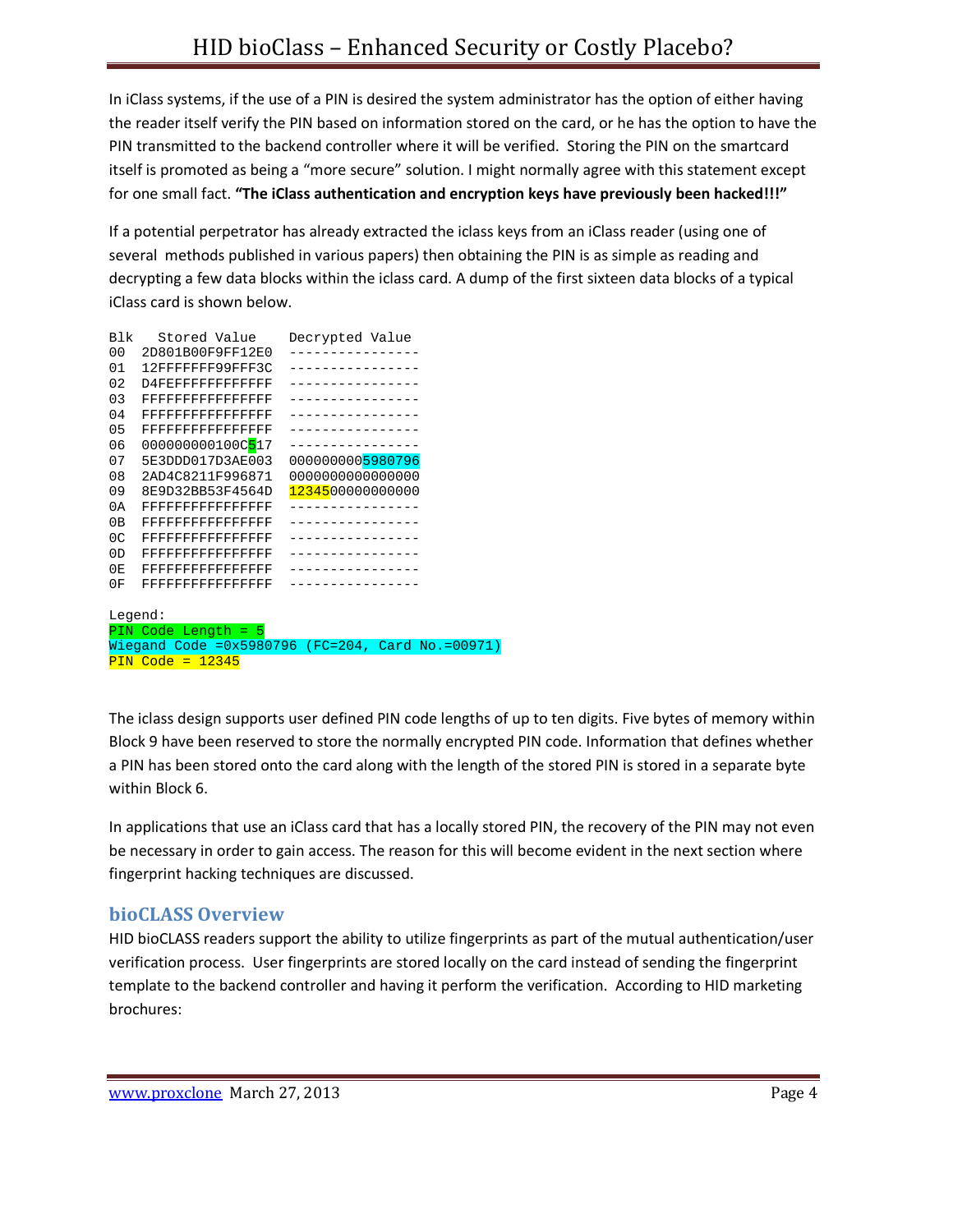*"Storing the fingerprint template only on the iCLASS smart card, users benefit from the increased security, faster throughput, easier system management, lower costs for the biometric reader and reduced concerns over individual privacy."* 

Fingerprint templates initially get stored within the cards EEPROM memory using a process referred to by HID as "User Enrollment". User fingerprint information is enrolled onto a 16K or 32K iClass card by a system administrator who has been granted special card write privileges. System administrator rights are assigned to one or more cardholders during initial startup and configuration of the RKLB57 or RWKLB575 bioClass reader/enroller. A special "Reset" configuration card can also be used to reset the reader back to the factory default state to support the assignment of a different system administrator if necessary. Each user typically enrolls two different fingerprints onto an iClass card. This process allows a second finger to be used during the authentication process in the event that the primary finger cannot be used. A standard 16K iClass card is capable of storing up to two fingerprint templates. The fingerprint templates are stored on a iClass 16K card according to the memory map shown below.



**Figure 3. bioCLASS biometric template storage areas.** 

The process for reading a card and performing user authentication is as follows: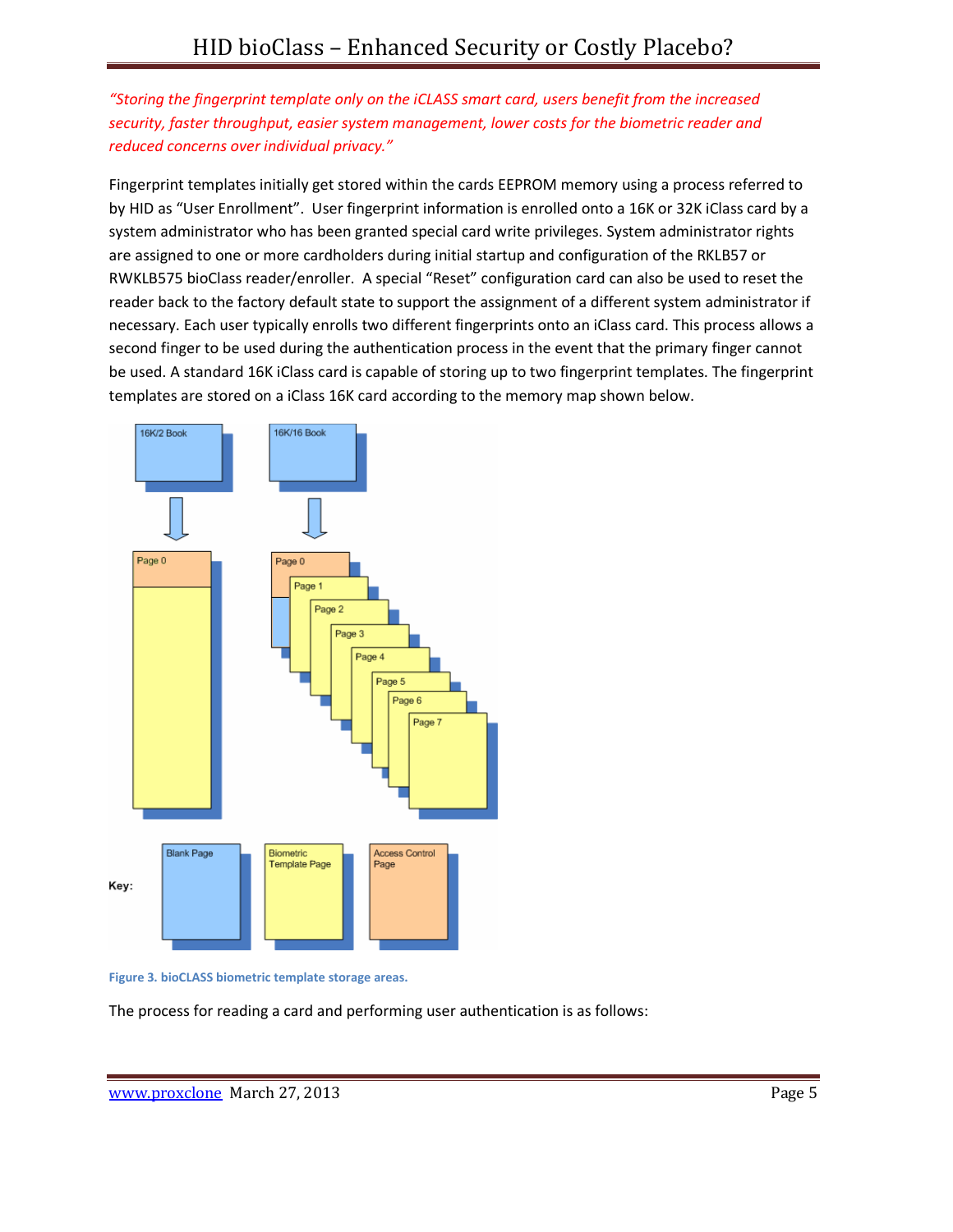- 1. The user presents his/her card to the reader. The card is checked to verify that a fingerprint has been enrolled on the card. The bioCLASS reader will not respond to iCLASS cards that do not have a bio template enrolled on to them.
- 2. If a valid template is stored on the card the reader will read the fingerprint information and card number from the card and place the information into local reader SRAM memory.
- 3. The user places his/her finger on the reader which then tries to match the fingerprint being presented to the cards fingerprint template recently stored in reader SRAM.
- 4. If the data from the card matches the data being read from the sensor then the card data (facility code and card number) is transmitted to the backend controller via the wiegand interface. If the card number is accepted by the backend controller the door opens.

### **The bioCLASS Flaw**

Consider the following scenario …..

Bill Smith works for company ABC who's security department has mandated the use of HID bioCLASS readers to secure the doors to several top secret laboratories within their facility. In order for Bill to gain access to the lab two things have to happen. The reader has to perform a fingerprint verification and the backend controller has to perform a verification of the card number. If both are successful, the door opens and Bill is allowed to enter. *Can anyone see the problem here??* 

The problem is that the reader is NOT verifying that the fingerprint presented is Bill's. It is simply verifying that the fingerprint presented to the reader is the same as the one stored on the card. If another card holder (e.g. John Doe) were to present a card that had his own fingerprint template enrolled, then the card information read from his card would also be sent to the backend controller. However, since John's card number is probably not in the controllers authorized user database, the door would not open. In this scenario the "High Security" bioCLASS technology is no more secure than any standard proximity card using only single factor card number verification.

Now, what if John Doe somehow learned Bill Smith's card information, maybe in part by reading the card number printed on his card. John could possibly use that information to simply order a preprogrammed card (using Bill's number) from any of the many iclass card sellers found on the web. He would then use his own bioCLASS enroller to put his own fingerprint template on the card. Now when John presents this card to the reader installed on Bill's "High Security" lab door, the fingerprint will validate , the card information will be sent via the wiegand interface, and the backend controller will open the door since it sees Bill's authorized card number.

However, since John is a hacker by trade, he already has the ability to modify HID iClass cards. He simply enrolls his own fingerprint on a new card and then modifies the content of Block 7 to hold whatever wiegand code he needs in order to emulate the appropriate card format, facility code and card number. The same concept could also be applied if Bill's high security lab required the use of a PIN in addition to the fingerprint. The reader DOES NOT verify that the PIN entered is Bill's, it simply verifies that the PIN keyed in by the user is the same PIN that is stored on the card!! So much for multi-factor authentication. In this case it is nothing more than a security placebo.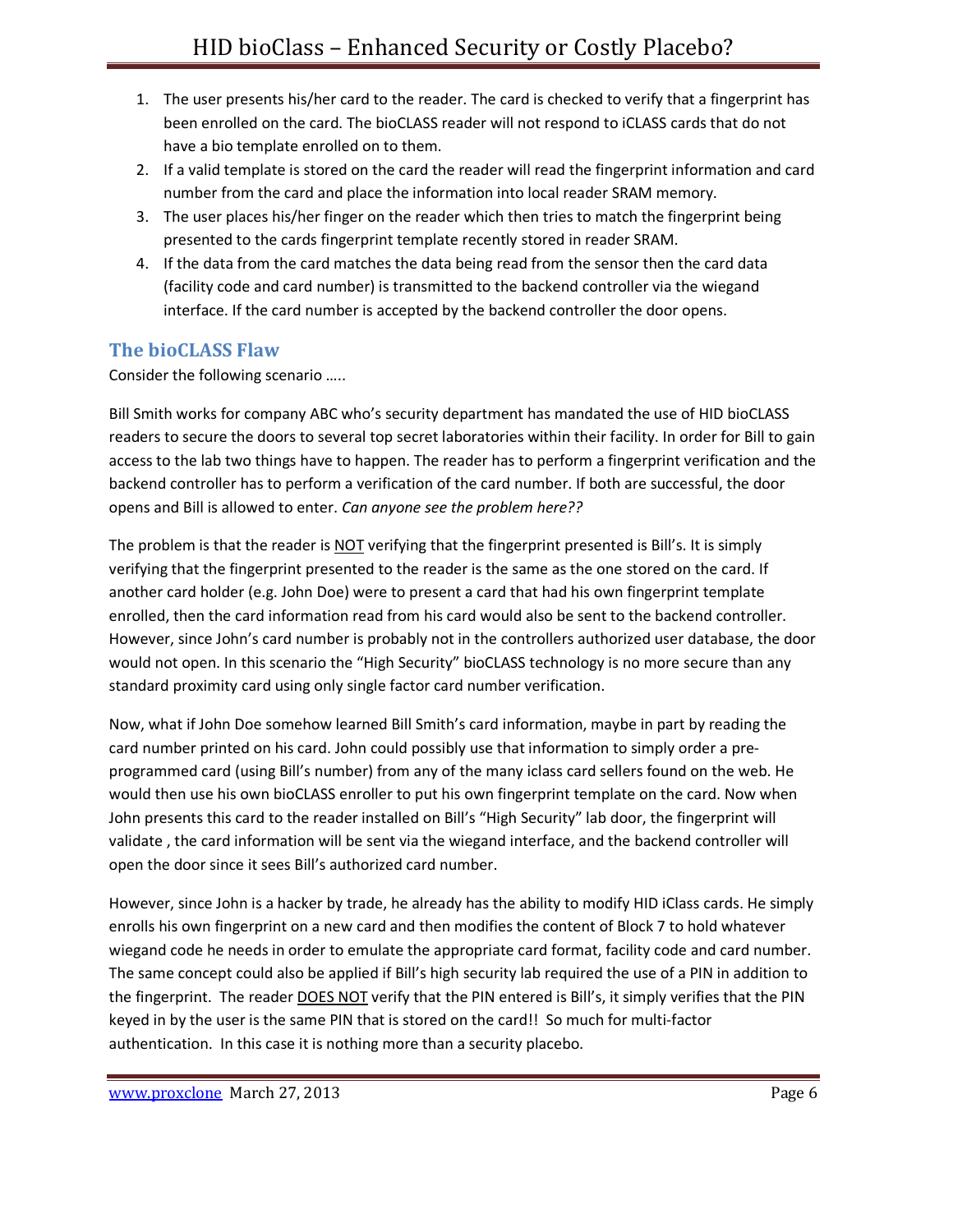The example card dump shown below depicts how the reader determines whether a fingerprint template has been enrolled on the card and what privileges have been assigned to the cardholder.

| <b>B</b> lk    | Stored Value                                   | Decrypted Value  |
|----------------|------------------------------------------------|------------------|
| 0 <sub>0</sub> | 2D801B00F9FF12E0                               |                  |
| 01             | 12FFFFFFF99FFF3C                               | --------------   |
| 02             | $047777777777777777$                           |                  |
| 03             | FFFFFFFFFFFFFFFF                               |                  |
| 0 <sub>4</sub> | FFFFFFFFFFFFFFFF                               | . <u>.</u> .     |
| 0.5            | FFFFFFFFFFFFFFFF                               | -----------      |
| 06             | 00000000 <mark>01</mark> 00 <mark>C</mark> 517 |                  |
| 07             | 5E3DDD017D3AE003                               | 0000000005980796 |
| 08             | 2AD4C8211F996871                               | 000000000000000  |
| 09             | 8E9D32BB53F4564D                               | 1234500000000000 |
| 0A             | FFFFFFFFFFFFFFFF                               |                  |
| 0B             | FFFFFFFFFFFFFFFF                               |                  |
| 0C             | FFFFFFFFFFFFFFFF                               |                  |
| 0 <sub>D</sub> | FFFFFFFFFFFFFFFF                               |                  |
| 0 <sub>F</sub> | FFFFFFFFFFFFFFFF                               |                  |
| 0F             | FFFFFFFFFFFFFFFF                               |                  |
|                |                                                |                  |
| Legend:        |                                                |                  |

0x1 Denotes Fingerprint template loaded Wiegand Code = 0x5980796 (26-bit FC=204, Card No.=00971) User Rights:0xC Denotes Administrator Privileges

Regardless of HID's claims, storing biometric templates and/or PIN information local to a card "DOES NOT" improve security. The fact is, it actually compromises security! The only way to ensure that the PIN and biometric information belongs to the intended user is to store the users information in a secure database that a hacker cannot access. This could either be in a secure reader or on a secure remote server. The card itself cannot be considered a secure database so long as anyone can buy a reader on the open market that allows them to enroll templates and PINs.

Figure 3 below shows two hypothetical iClass access cards from two different companies. The cards belong to two different people with two different fingerprints. Each card has a unique PIN. The two cards do however share the same card number information. When used with a HID bioCLASS reader the two cards are considered to be identical. It is the opinion of this author that this is a fatal design flaw in the bioCLASS architecture. This security loophole is obviously not fully understood by the numerous users who purchased bioCLASS products expecting to strengthen their security through the use of multi-factor authentication.



**Figure 4. Different cards, yet they are considered identical from the bioCLASS reader and backend controller perspective.**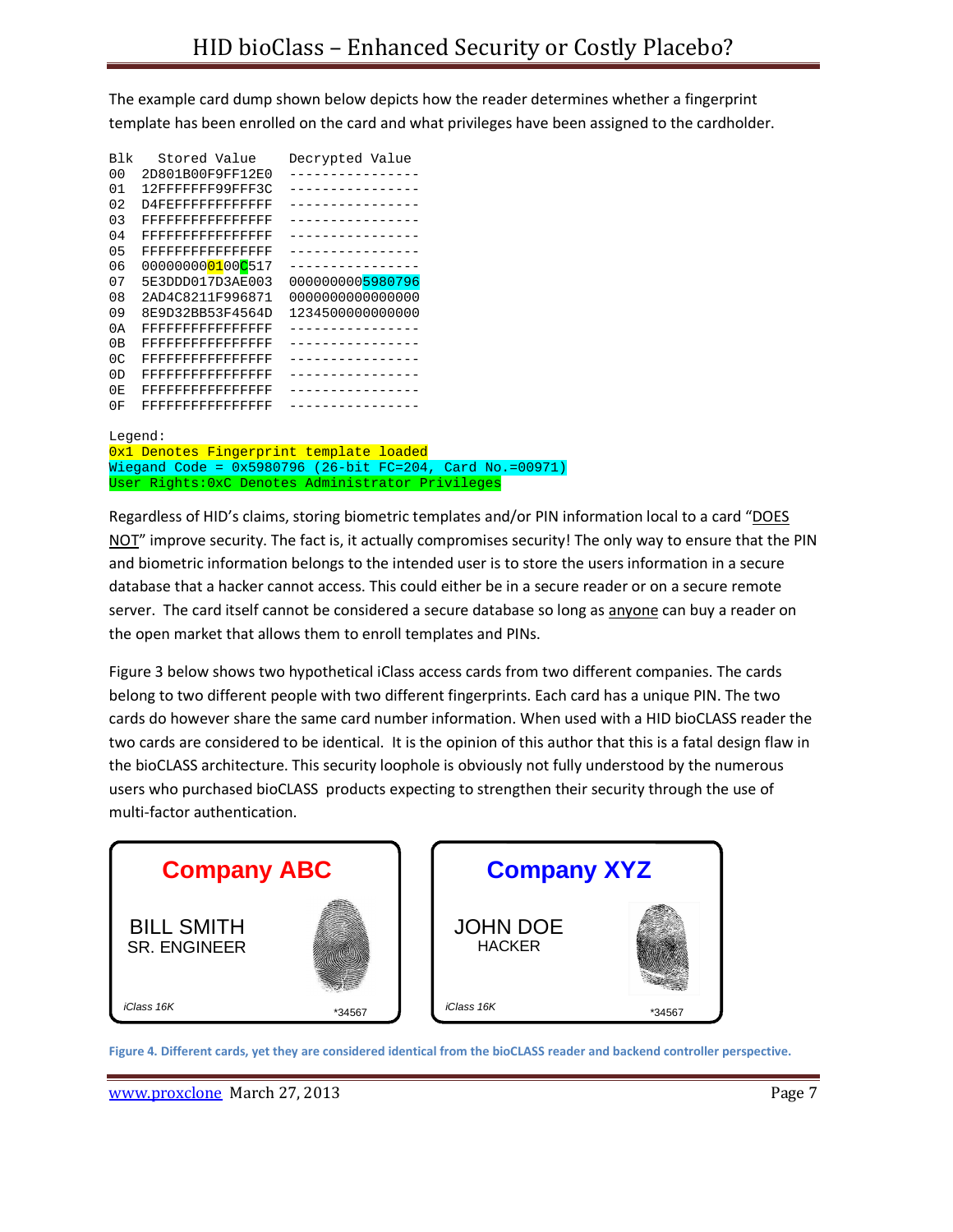### **Conclusion**

I have attempted to show that the HID bioCLASS technology using two and three factor authentication actually provides very little (if any) extra security over single factor authentication systems . Storing PIN and biometric data local to the card does absolutely nothing to assure that the person requesting access is an authorized user.

To support my claims, I have purchased two different bioCLASS readers on eBay for less than \$200. I have demonstrated that I can assign myself administrator privileges and successfully enroll PINs and biometric templates. I did not have to understand the details or complexities of how biometric templates are created or how they are stored. I simply used HID's own tools to circumvent their selfproclaimed "High Security" multi-factor authentication system.

The photo below shows the RKLB57 bioCLASS Reader/Enroller connected to a custom wiegand decoder and display circuit. This setup allowed me to see the information that is normally being sent to the backend controller. I was able to use this setup to confirm that the bioCLASS reader and backend controller could easily be fooled into thinking that two totally different users with two different cards were actually identical. The decision to grant access (or not) is made by the backend controller based solely on the information it receives from the reader. If the reader has been fooled, then the backend controller is basically granting access on the card number alone. This results in a single factor authentication approach that operates no different than the older proximity systems that bioCLASS was originally designed to replace.



**Figure 5. HID RKLB57 bioCLASS Reader/Enroller connected to a custom wiegand decoder and display circuit.**